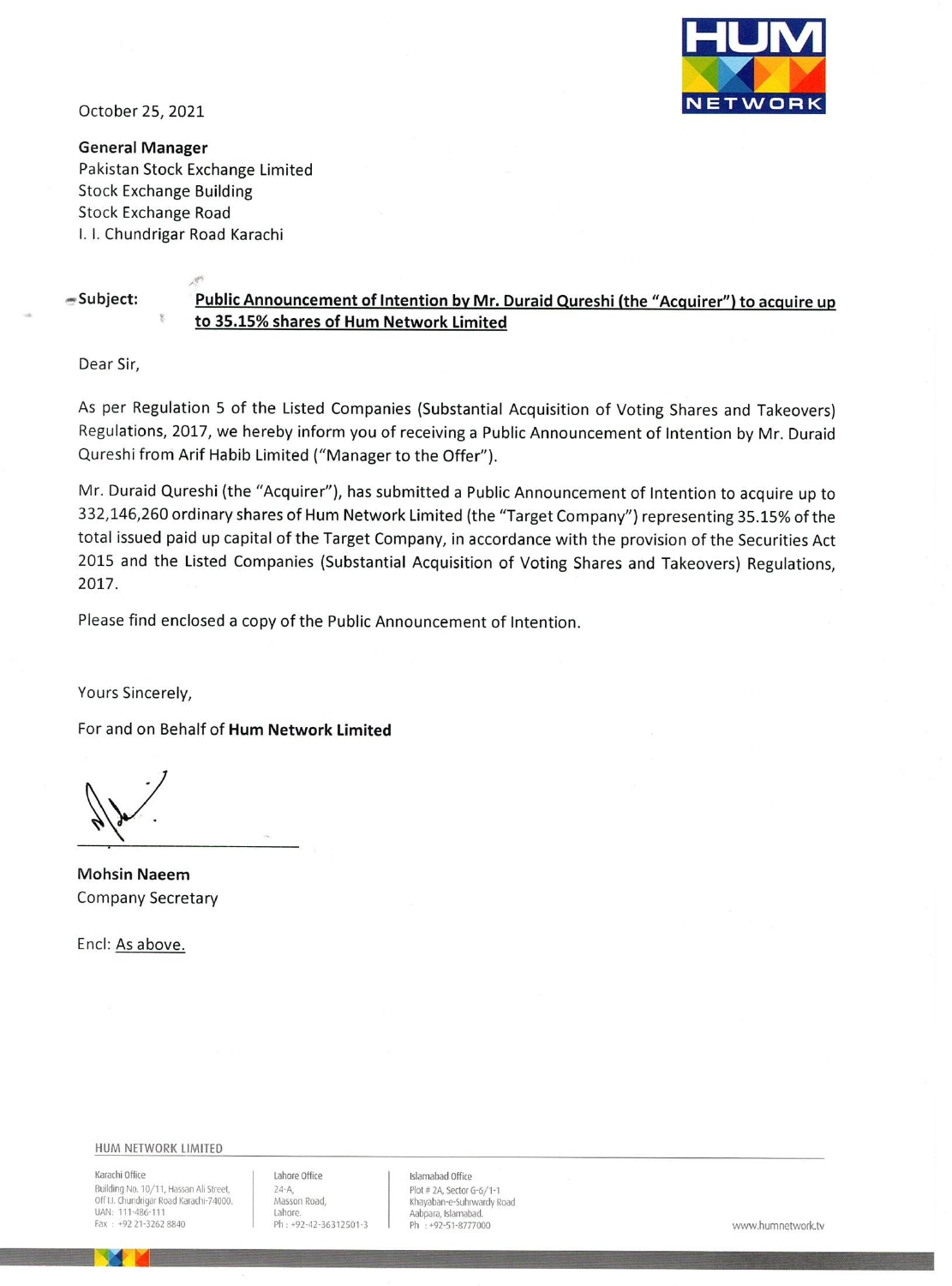

October 25, 2021

**Executive Director Public Offering & Regulated Persons Department Securities Market Division** Securities & Exchange Commission of Pakistan NIC Building, Jinnah Avenue, Blue Area, Islamabad

**General Manager** Pakistan Stock Exchange Limited **Stock Exchange Building Stock Exchange Road** I. I. Chundrigar Road Karachi

**The Chief Executive** Hum Network Limited Plot No. 10/11, Hassan Ali Street, Off. I.I Chundrigar Road, Karachi

#### Subject: Public Announcement of Intention to acquire up to 35.15% shares of Hum Network Limited

Dear Sirs,

We, Arif Habib Limited, have been appointed as the Manager to the Offer by Mr. Duraid Qureshi (the "Acquirer"), in accordance with the provision of the Securities Act 2015 and the Listed Companies (Substantial Acquisition of Voting Shares and Takeovers) Regulations, 2017.

On behalf of the Acquirer, we are pleased to submit a Public Announcement of Intention to acquire up to 332,146,260 ordinary shares of Hum Network Limited (the "Target Company") representing 35.15% of the total issued paid up capital of the Target Company ("Transaction").

The Public Announcement of Intention shall be published in one English and one Urdu language daily newspaper pon October 26, 2021.

Please find enclosed a copy of the Public Announcement of Intention. You may contact the undersigned for any additional information or clarification.

For and on Behalf of Arif Habib Limited (Manager to the Offer)

**Tooba Zafar Associate, Investment Banking** 

**Syed Saquib Ali** Director, Investment Banking

Corporate Office: Arif Habib Centre, 23 M.T. Khan Road, Karachi | UAN: +92 21 111 245 111 | Fax: +92 21 3242 9653 Lahore Office: Office No. G-5 & G-6, Ground Floor, LSE Plaza, 19, Khayaban-e-Aiwan-e-Iqbal, Lahore, JTel: +92 42 3631 3700 - 11, 3631 3741 - 44 Islamabad Office: Office No. 506, 5th Floor, iSE Towers, Jinnah Avenue, Islamabad (Tel: +92 51 289 4505 - 06 Peshawar Office: Office No. F13-F17, 1st Floor, The Mall Tower, Peshawar Cantt | Tel: +92 91 5253913 Rawalpindi Office: Office No. F-15, 1st Floor, Rizwan Arcade, Adamjee Road, Saddar, Rawalpindi. ¿Tel: +92 51 5120428-29, +92 51 5563476-78 Faisalabad Office: Office No. 04, 3rd Floor Legacy Tower, Kohinoor City, Faisalabad. | Tel +92 41 8531010-3 Multan Office: Office No. 16-18, 1st Floor, Khan Center, Abdali Road, Near SP Chowk, Multan. | Tel +92 61 4514413, +92 61 4514412 csonline@arifhabibitd.com | www.arifhabibitd.com | www.ahitrade.com TREC Holder of the Pakistan Stock Exchange Ltd. | Branch Reg No. BOA-050 / 01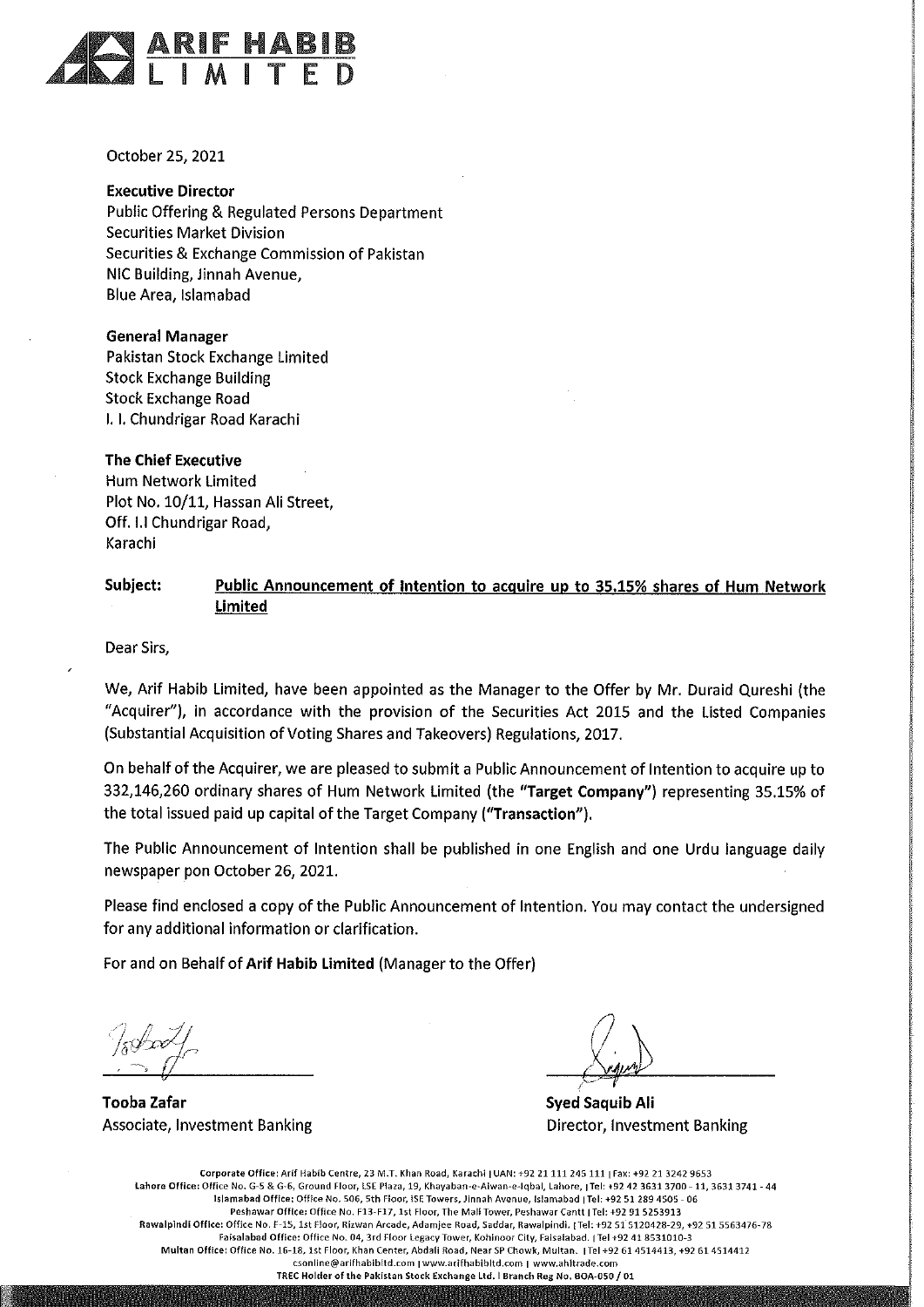## **Public Announcement of Intention to acquire 35.15% shares (332,146,260) of Hum Network Limited ("Target") By**

**Duraid Qureshi ("Acquirer") Under Securities Act 2015 read with Listed Companies (Substantial Acquisition of Voting Shares) Regulations, 2017**

#### **Part A**

**Brief description of the intended acquisition –**

| Intended acquisition through | <b>Number of shares</b> | Percentage |
|------------------------------|-------------------------|------------|
| Agreement(s)                 | N/A                     | N/A        |
| Public offer                 | 332,146,260             | 35.15%     |

#### **Part B**

#### **1) Information about the Acquirer(s)**

(a) Name(s) and address(s) of Acquirer(s) along with persons acting in concert, if any.

| <b>Name</b>          | <b>Address</b>                          |
|----------------------|-----------------------------------------|
| Mr. Duraid Qureshi   | House # A-11, Mohammad Ali Bograh Road, |
|                      | <b>Bathisland Clifton Karachi</b>       |
| Mr. Shunaid Qureshi  | House # A-11, Mohammad Ali Bograh Road, |
|                      | <b>Bathisland Clifton Karachi</b>       |
| Ms. Sultana Siddiqui | House # A-11, Mohammad Ali Bograh Road, |
|                      | <b>Bathisland Clifton Karachi</b>       |

#### (b) Name(s) of ultimate Acquirer(s) or the ultimate controlling shareholder

1) Mr. Duraid Qureshi

Persons acting in concert;

1) Mr. Shunaid Qureshi

2) Ms. Sultana Siddiqui

## (c) Name(s) and address(s) of manager to the offer of the Acquirer(s)

| Name | Arif Habib Limited                                             |
|------|----------------------------------------------------------------|
|      | Address   2/F, Arif Habib Centre   23, M.T. Khan Road, Karachi |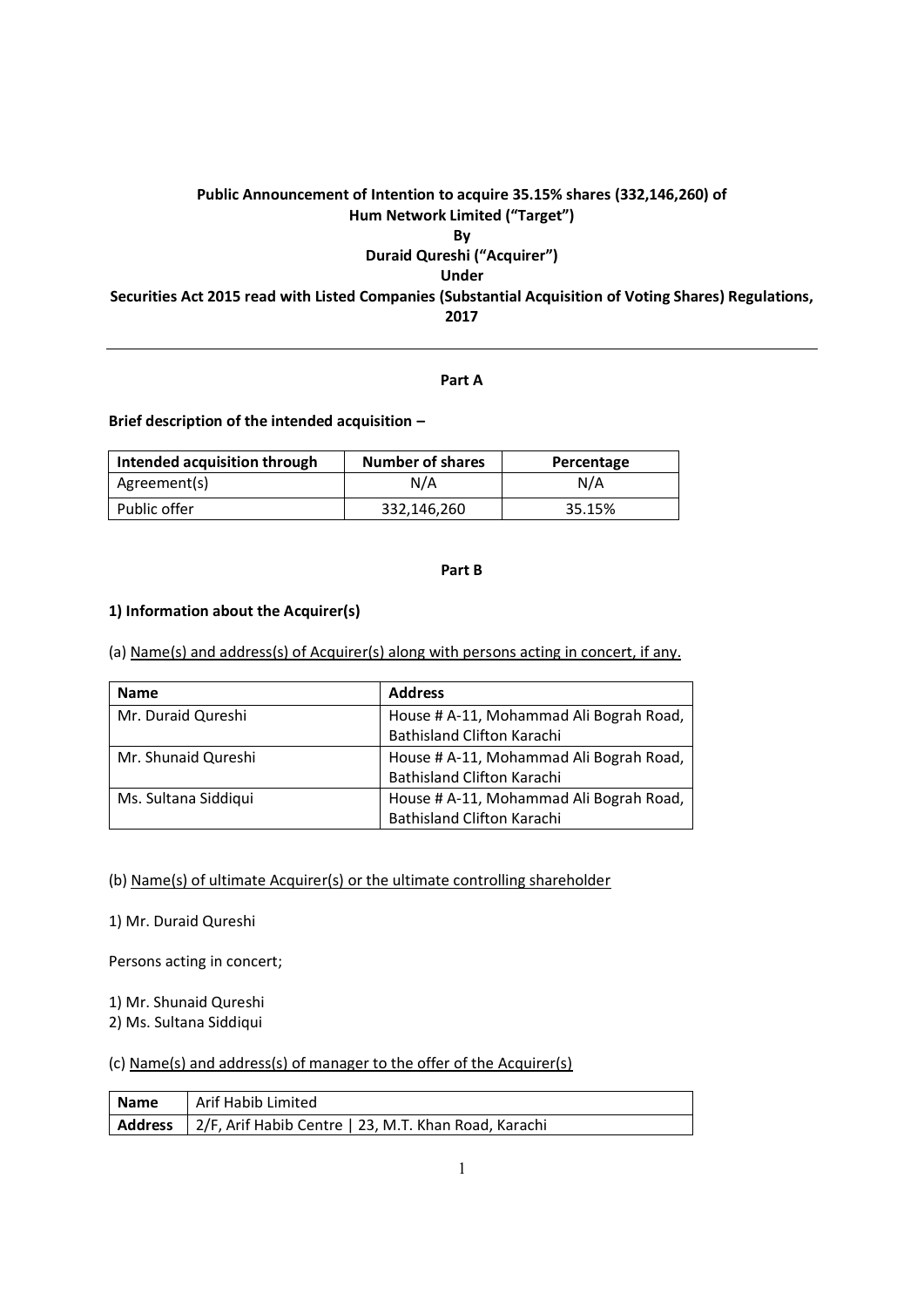## (d) Principal areas of business of the Acquirer(s) and relevant experience

Duraid Qureshi is the CEO and co-founder of Hum Network Ltd. He started his career in treasury trading and after completing MBA, joined Al Abbas Sugar Mills Ltd as Chief Operation Officer and Resident Director. In 2001, Mr. Duraid joined Moomal Productions as CEO and turned it into the largest production house in the country.

In 2004, he founded Hum Network (formerly Eye Television Network Ltd.) and successfully launched Hum TV in December 2004. Hum Network has three (3) channels operating in entertainment genre Hum TV (GEC), Masala TV (24 food Channel), Hum Sitaray (entertainment and style) and one (1) channel operating in News Genre, Hum News.

HUM has become a household name and the most successful TV Network in the country. Its viewership includes South Asian communities in USA, Canada, UK & the Middle East and has established subsidiaries in the USA, UK as well as the UAE.

Mr. Duraid also has a passion for Publication Business and has launched successful magazines including GLAM & Masala TV Food Mag.

In 2014, Mr. Duraid was also awarded "Pride of LUMS" by Lahore University of Management Sciences, business school alumni.

(e) In case the Acquirer(s) is a company(s):

N/A

(f) Detail of companies, where the intended Acquirer(s) hold more than thirty percent voting shares

N/A

(g) Information about ultimate beneficial owner of the intended Acquirer(s)

In case of individuals:

## i. Name, CNIC, nationality and address of each person

| Duraid Qureshi | 42301-6558491-3   Pakistani | House # A-11, Mohammad Ali Bograh |
|----------------|-----------------------------|-----------------------------------|
|                |                             | Road, Bathisland Clifton Karachi  |

## (h) Details of any existing holding of voting rights in the Target company:

| Name of Acquirer(s)                                                    | Mr. Duraid Qureshi |
|------------------------------------------------------------------------|--------------------|
| Which the acquirer owns or over which it has<br>l control or direction | 24.30%             |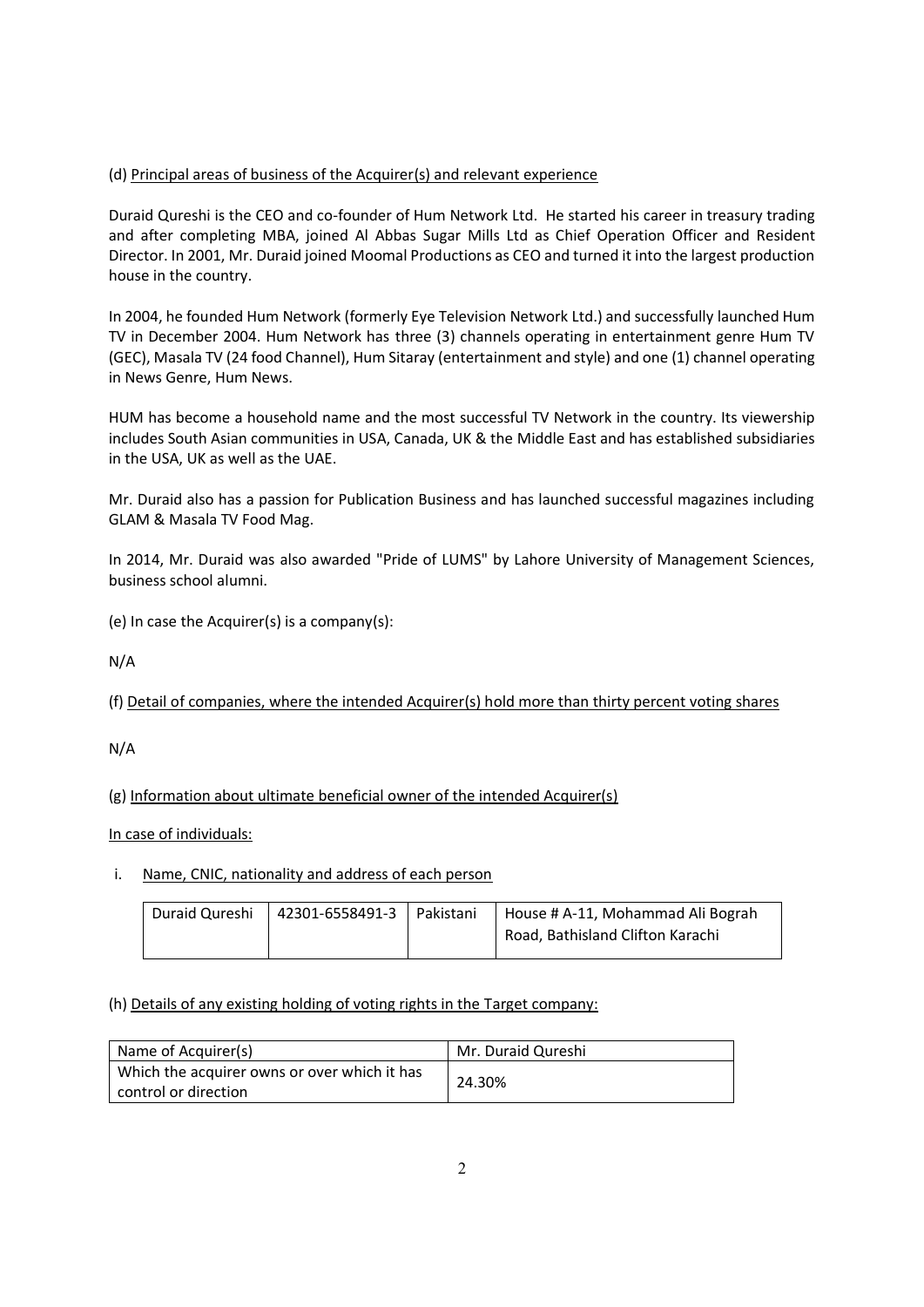| Which is owned or controlled or directed by<br>any person acting in concert with the acquirer                                                                                                                                                                                                                                      | 29.70% |
|------------------------------------------------------------------------------------------------------------------------------------------------------------------------------------------------------------------------------------------------------------------------------------------------------------------------------------|--------|
| In respect of which the acquirer or any other<br>person acting in concert with him has received<br>an irrevocable commitment to accept the<br>takeover offer; and in respect of which the<br>acquirer or any other person acting in concert<br>with him holds an option to purchase or<br>warrants or other convertible securities | N/A    |

# (I) All conditions (including normal conditions relating to acceptance, listing and increase of capital) to which the public offer or the posting of its subject:

No specific approvals are required

## **Part C**

## **2) Information about the Target company**

#### a) Name of the Target company, its directors and major shareholders.

Name:

HUM Network Limited

**Directors** 

| <b>Name</b>                   | <b>Designation</b>             |
|-------------------------------|--------------------------------|
| Mr. Duraid Qureshi            | <b>Chief Executive Officer</b> |
| Ms. Sultana Siddiqui          | Director                       |
| Mr. Mazhar Ul Haq Siddiqui    | Chairman/Director              |
| Mrs. Mehtab Akbar Rashdi      | Director                       |
| Lt. Gen. (R) Asif Yasin Malik | Director                       |
| Mr. Sohail Ansar              | Director                       |
| Mr. Shunaid Qureshi           | Director                       |
| Mr. Muhammmad Ayub            | Director                       |

Major shareholders:

| Shareholder        | <b>Shares Held</b> |        |
|--------------------|--------------------|--------|
| Mr. Duraid Qureshi | 229,622,000        | 24.30% |

b) Total number of issued shares of the Target:

945,000,000 ordinary share of PKR 1 each.

c) Date of listing and offer price at the time of initial public offering